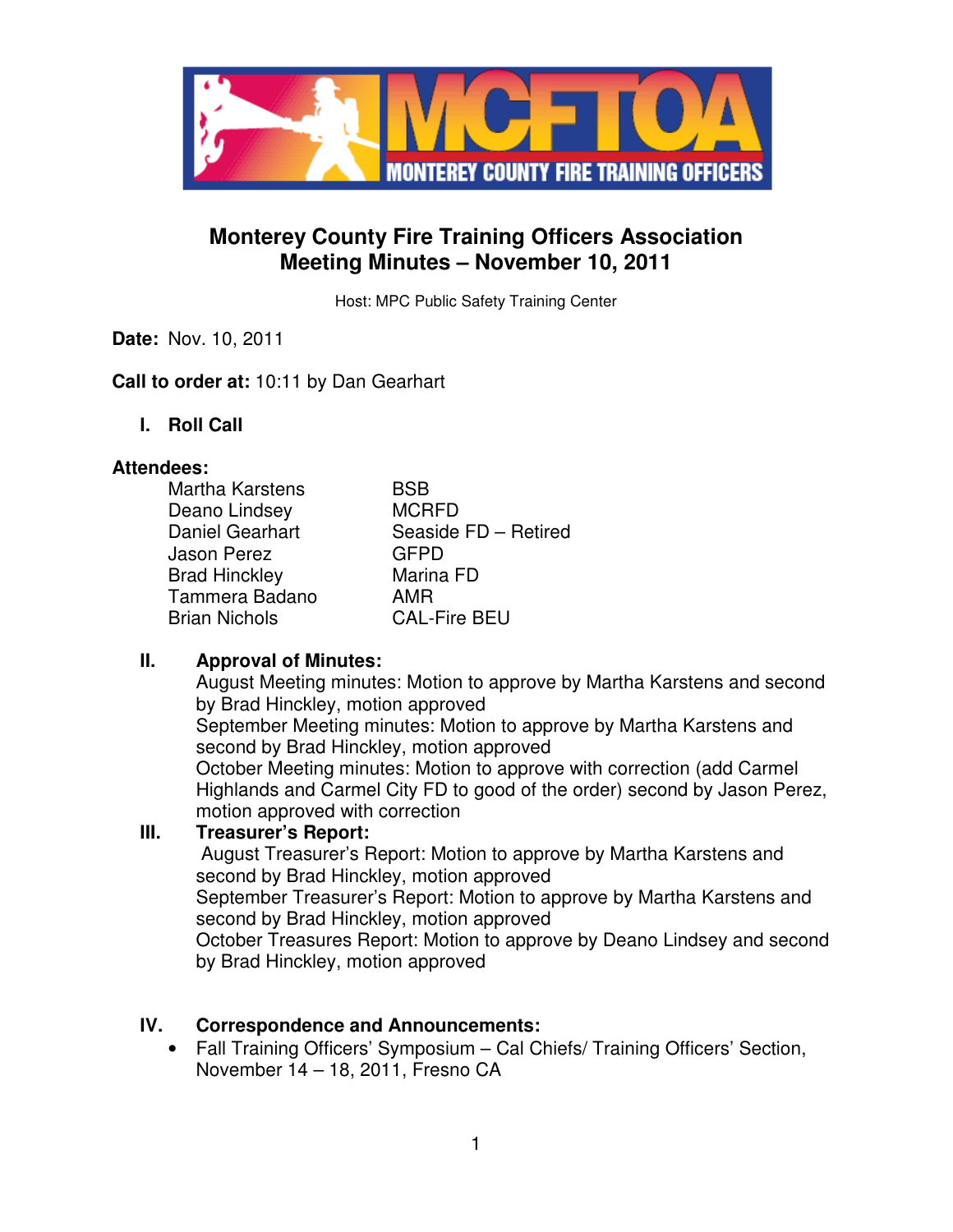

- Division Chief Paul Pilotte Retirement Party November 19, 2011 Laguna Seca Golf Ranch, \$40.00 per person.
- Managing Ammonia Training Course November 15-18, 2011, Watsonville Fairgrounds, CA
- Basic Group Crisis Intervention December 8-9, 2011 By Monterey County Health Department held at the Natividad Medical Center

### **V. Committee Reports:**

### **A. Wildland Committee**

Discussion to start up at the beginning of the year along with FHL

# **B. Fire Library**

No Report

### **C. Programs/Training Classes**

Requesting new committee be put together due to job requirements for Chris Vaughn and Stewart Roth. There are 4 classes coming up that will need to be worked on.

#### **D. Website**

Please let Dan know if it is helpful and if you have any suggestions or ideas.

## **E. Fire Academy**

MPC class is full

## **F. Fire Chiefs Liaison Report -**

Presentation on Rides for the disabled or limited mobility. The organization is looking for volunteer drivers for the Jan 12, 2012 implementation date. Everyone will need the "TLO" training class for future grants Spoke about the UASI grant money The GAA for Monterey County will be open so the public can see where the money is going

Elections are done

## **VI. Old Business**

A. Liability Insurance: Dan gave a handout with the quotes showing three annual fees, a motion by Deano Lindsey was made to precede forward with the 2 lesser insurances for a total price of \$2644.80 and to reevaluate annual basis. Second by Tammera Badano, motion carried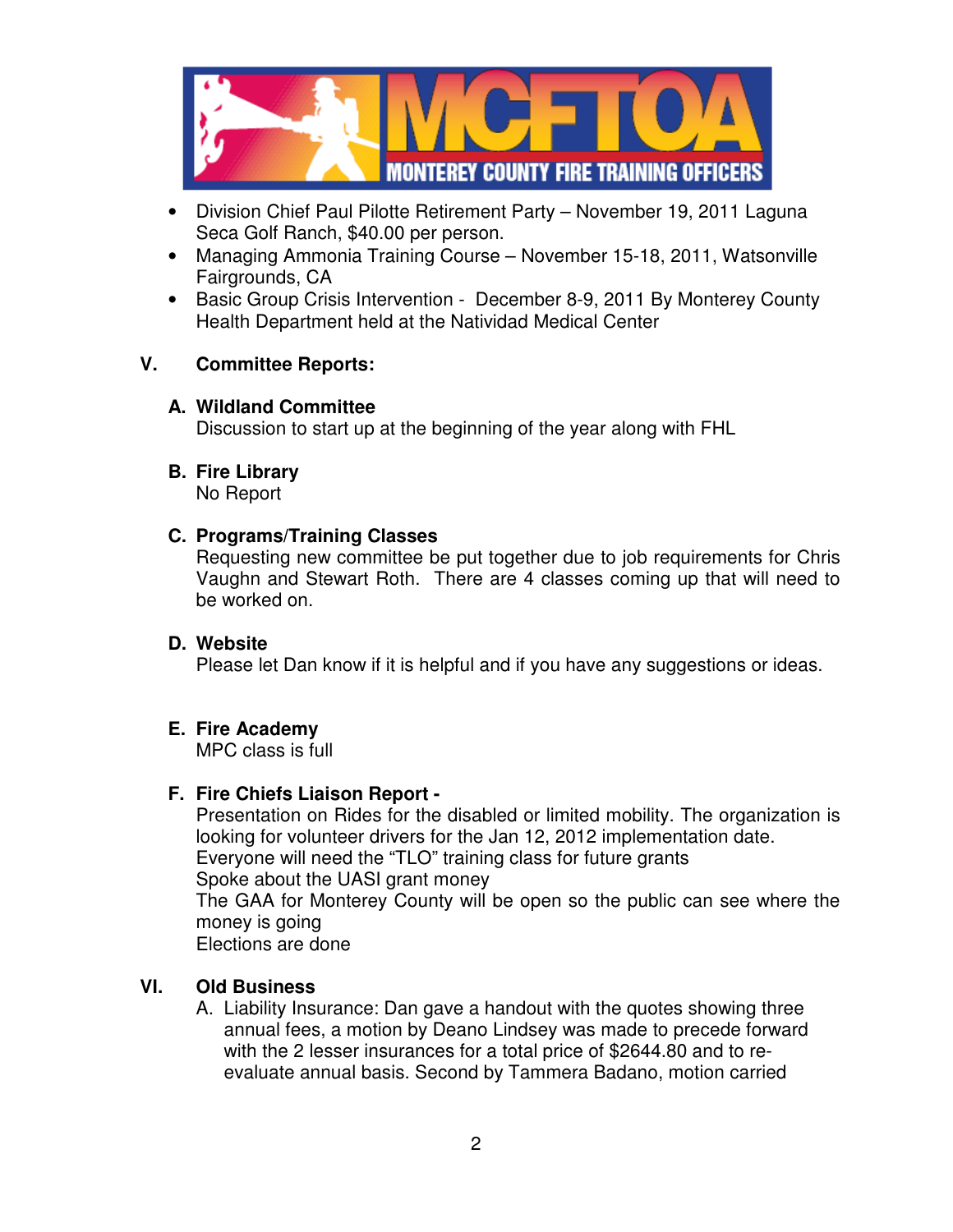

B. Firefighter Safety System Training – research expectation of the fire chiefs or Ops of the TOs and direct clarification from the Fire Chiefs on the class.

### **VII. New Business**

A. Nominations of New Officers/Board of Directors-Nominations were opened for President, Vice President, Secretary, Treasurer and three seats on the Board of Directors, nominations will remain open until December meeting.

**President nominations**: Dan Gearhart declined nomination, **Vice-President**: no nominations **Treasurer**: Kathryn Pernet has agreed to stay on at this time **Secretary**: Martha Karstens was nominated **Board of Directors** nominations:

> Deano Lindsey Dave Cruz Chris Vaughn John Owens

## **VIII. Good of the Order**

Cruz: Airport FD hired a new firefighter from CAL-Fire Perez: Greenfield has a new Chief and Sims is the assistant Fire Chief Nichols: CAL-Fire will start new contract for Soledad and Owens is helping with the transition. As of Nov. 14, 2011 will be in winter mode, seasonal FF were laid off. New class schedule is being worked on as will get the information out soon. Some of the classes will be open to outside agencies.

Lindsey: complaints from students paying for registration and the extra books for California Fire Academy classes. Maybe look into purchasing books to put into the fire library to be checked out for certain classes. Salinas FD is looking for RSI class

Gearhart: purchased a plaque for Chief Pilotte retirement

## **IX. Adjournment**

Meeting adjourned at 12:22pm

Next Meeting Dec. 8, 2011 at 10:00am

Host: CAL FIRE - BEU Carmel Highlands Fire Station - Boardroom 730 Fern Canyon Road Carmel, CA